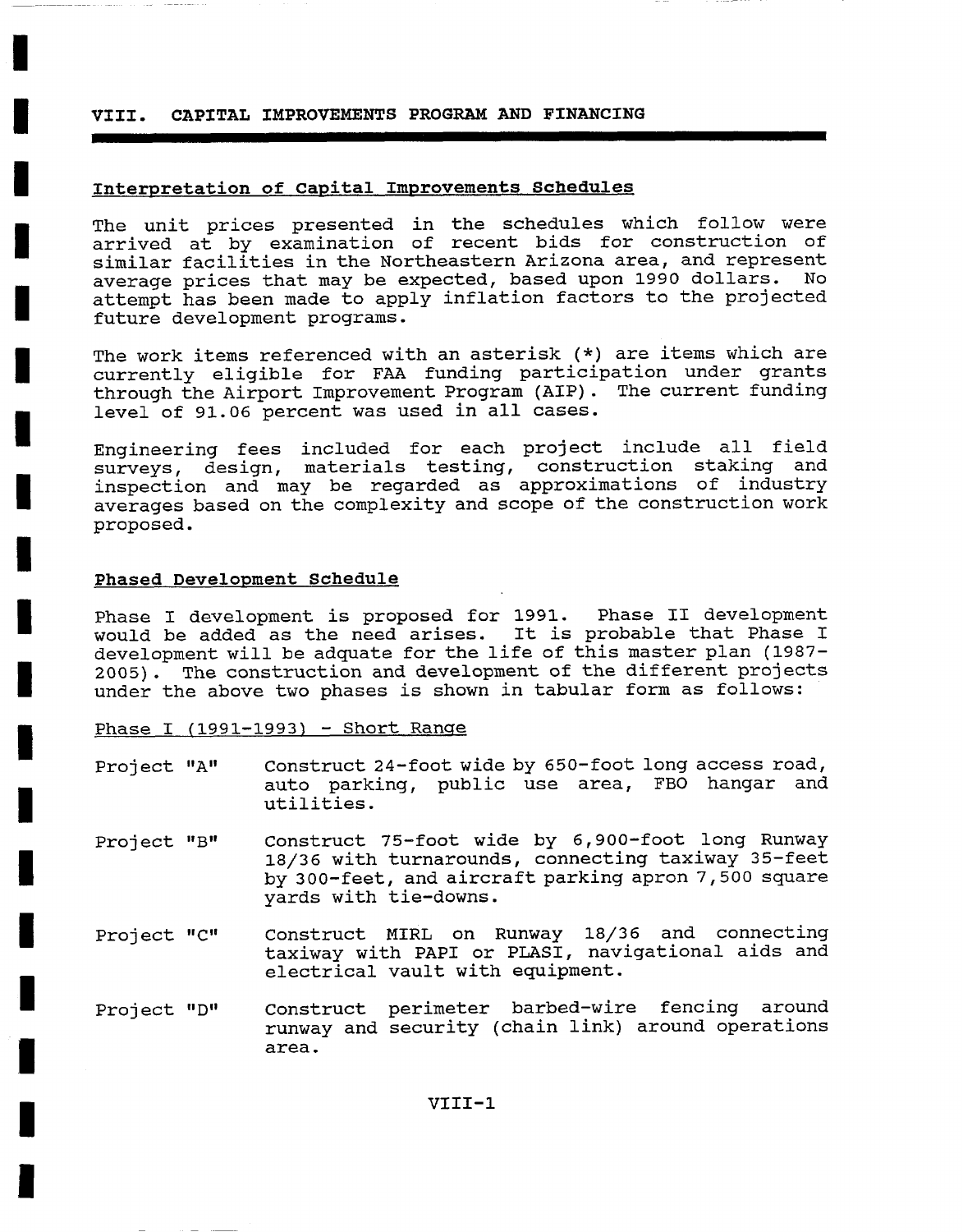Project "E" Construct rerouting of existing secondary roads 4,500-foot by 24-foot around perimeter of southern portion of airport.

Phase II (1994-2005) - Long Range

- Project "A" Construct 6,700-foot by 35-foot parallel taxiway to Runway 18/36 and 185-foot by 35-foot connecting taxiway including marking.
- Project "B" Construct taxiway lighting to 6,700-foot long parallel taxiway and connecting taxiway.

Project "C" Construct auto parking lot, aircraft parking apron 250-feet by 150-feet, T-hangars and taxiway access to T-hangars.

Project "D" Construct FBO hangar.

**!**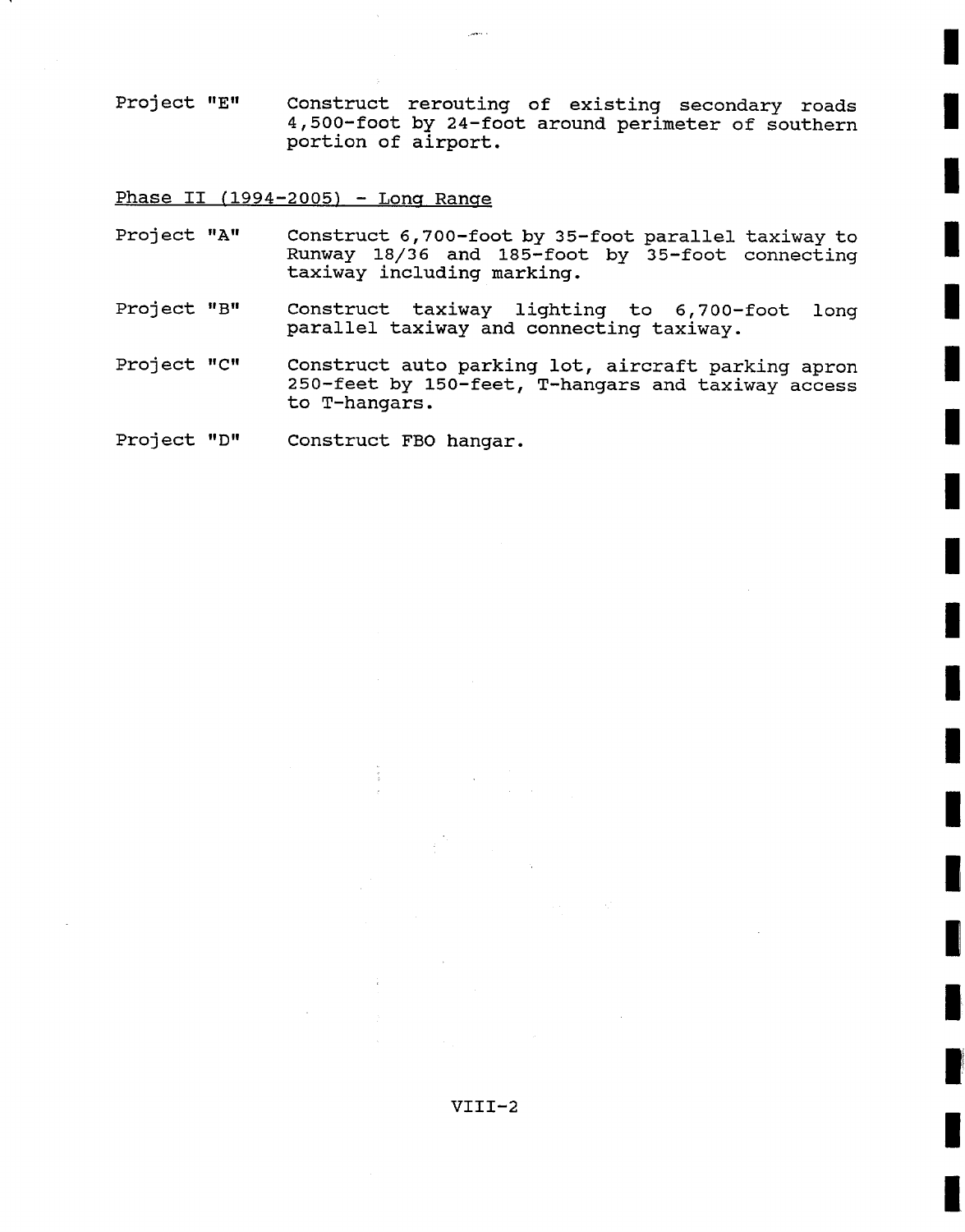# **Chinle Airport, Chinle, Arizona Navajo Nation Capital Improvements Program**

# **Phase 1/1991-1993 (Short Range)**

I

H

H

I

I

H

|    |                                                                                    | Tribal<br>Administration<br><b>Share</b> | Federal<br>Share | Construction<br>Total |  |
|----|------------------------------------------------------------------------------------|------------------------------------------|------------------|-----------------------|--|
|    | Project "A" <sup>1</sup>                                                           |                                          |                  |                       |  |
| 1. | $24'$ x650' access road*                                                           | \$1,877                                  | \$19,123         | \$21,000              |  |
| 2. | Auto parking<br>$(28$ spaces)                                                      | 10,000                                   |                  | 10,000                |  |
| 3. | Hangar (FBO)                                                                       | 72,000                                   |                  | 72,000                |  |
| 4. | Public Use Area                                                                    | 50,000                                   |                  | 50,000                |  |
| 5. | Utilities - water,<br>septic system and<br>electrical power to<br>operations area* | 10,013                                   | 101,987          | 112,000               |  |
|    | PROJECT "A" TOTALS                                                                 | \$143,889                                | \$121,111        | \$265,000             |  |
|    | Project "B"                                                                        |                                          |                  |                       |  |
| 1. | 75'x6,900' runway 18/36<br>with turnarounds*                                       | \$73,755                                 | \$751, 245       | \$825,000             |  |
| 2. | Connecting taxiway<br>35'x300'*                                                    | 1,341                                    | 13,659           | 15,000                |  |
| 3. | Aircraft parking apron<br>7,500 sq.yds. with                                       |                                          |                  |                       |  |
|    | tie-downs*                                                                         | 10,013                                   | 101,987          | 112,000               |  |
|    | PROJECT "B" TOTALS                                                                 | \$85,109                                 | \$866,891        | \$952,000             |  |

VIII-3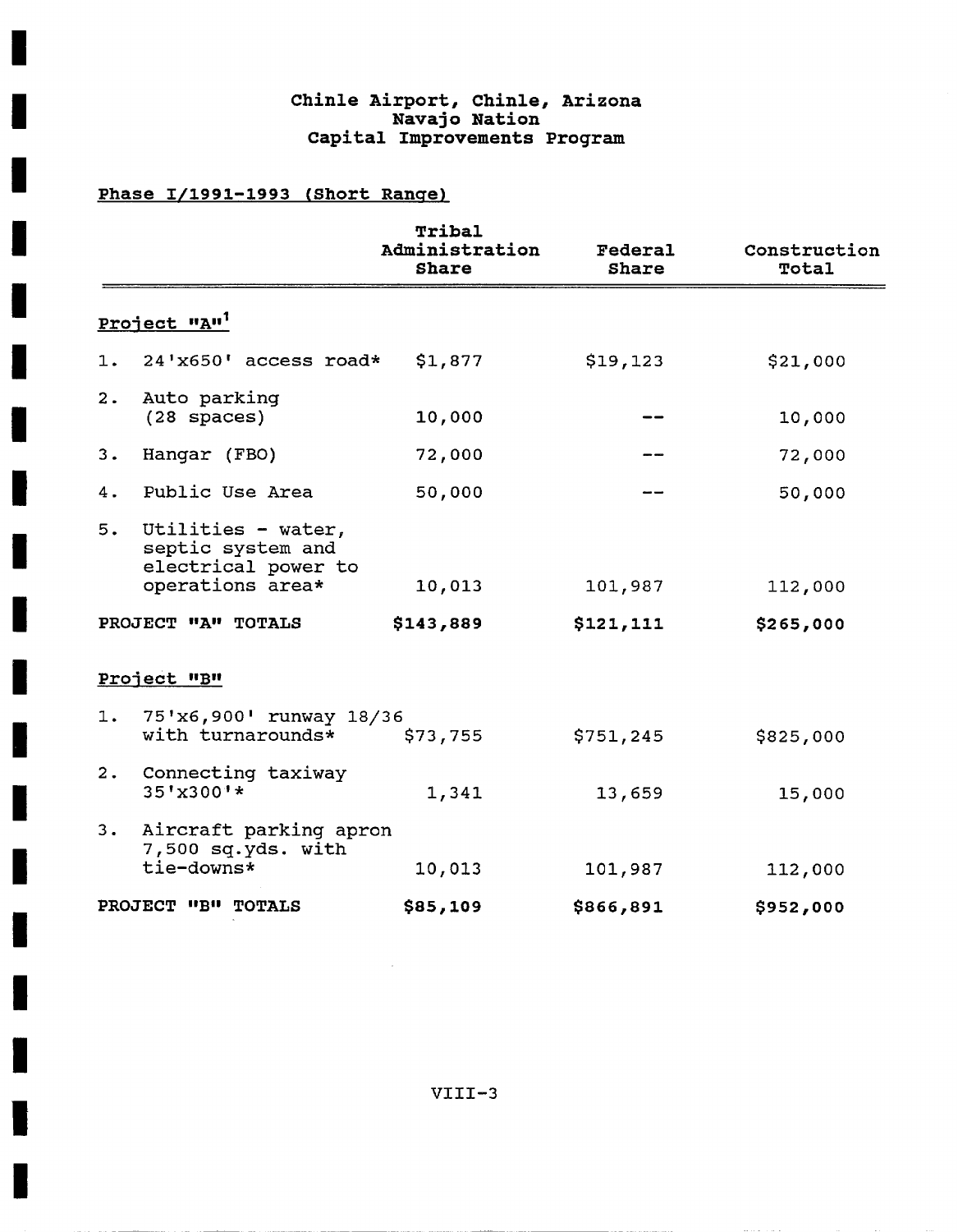|    |                                                                                                         | Tribal<br>Administration<br><b>Share</b> | Federal<br><b>Share</b> | Construction<br>Total |
|----|---------------------------------------------------------------------------------------------------------|------------------------------------------|-------------------------|-----------------------|
|    | <u>Project "C"</u>                                                                                      |                                          |                         |                       |
| 1. | Medium Intensity Run-<br>way lights on Runway<br>18/36 and connecting<br>taxiway with PLASI or<br>PAPI* | \$18,774                                 | \$191,226               | \$210,000             |
| 2. | Navigational aids -<br>rotating beacon,<br>seqmented circle,<br>and lighted wind                        |                                          |                         |                       |
|    | $cone*$                                                                                                 | 1,609                                    | 16,391                  | 18,000                |
| з. | Electrical vault with<br>equipment*                                                                     | 1,430                                    | 14,570                  | 16,000                |
|    | PROJECT "C" TOTALS                                                                                      | \$21,813                                 | \$222,187               | \$244,000             |
|    | Project "D"<br>1. Perimeter fencing,                                                                    |                                          |                         |                       |
|    | 15,900 l.f. barbed<br>wire*                                                                             | \$4,264                                  | \$43,436                | \$47,700              |
| 2. | Operational area<br>Fencing $2,400$ l.f.<br>(chain link) $*$                                            | 2,146                                    | 21,854                  | 24,000                |
|    | PROJECT "D" TOTALS                                                                                      | \$6,410                                  | \$65,290                | \$71,700              |
|    | Project "E"                                                                                             |                                          |                         |                       |
| 1. | Rerouting of 4,500'<br>x24' existing roads                                                              | \$88,000                                 |                         | \$88,000              |
|    | PROJECT "E" TOTALS                                                                                      | \$88,000                                 |                         | \$88,000              |
|    | PHASE I PROJECT SUBTOTALS \$345,221                                                                     |                                          | \$1,275,479             | \$1,620,700           |
|    | **ENGINEERING COSTS                                                                                     | \$57,168                                 | \$201,352               | \$258,520             |
|    | PHASE I PROJECT TOTALS                                                                                  | \$402,389                                | \$1,476,831             | \$1,879,220           |

**I** 

**I** 

**!** 

**I** 

VIII-4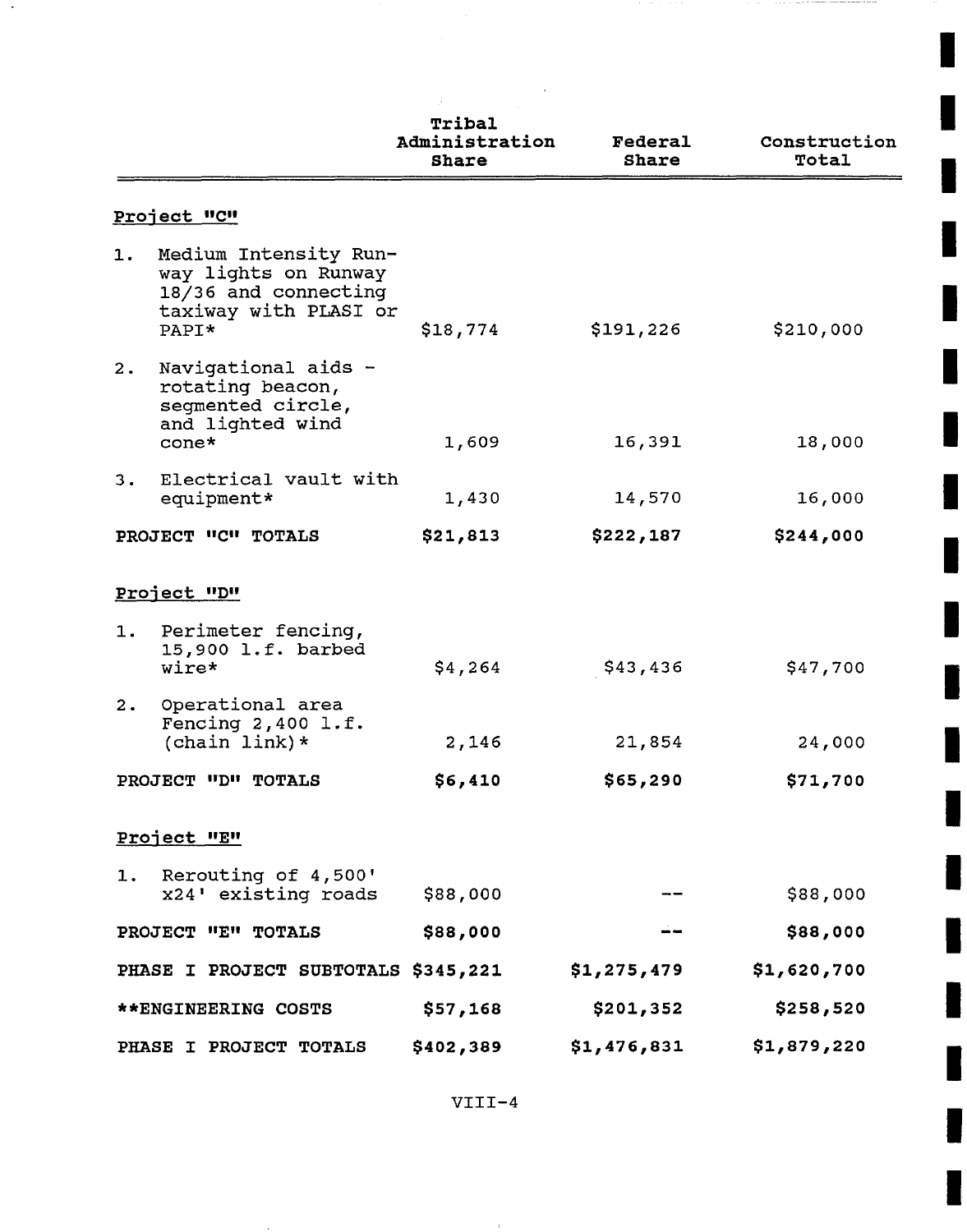Iproject "A", Item 5, electrical power of estimated \$i00,000 cost to airport isnot eligible for engineering since the paver company engineers will be doing their own engineering.

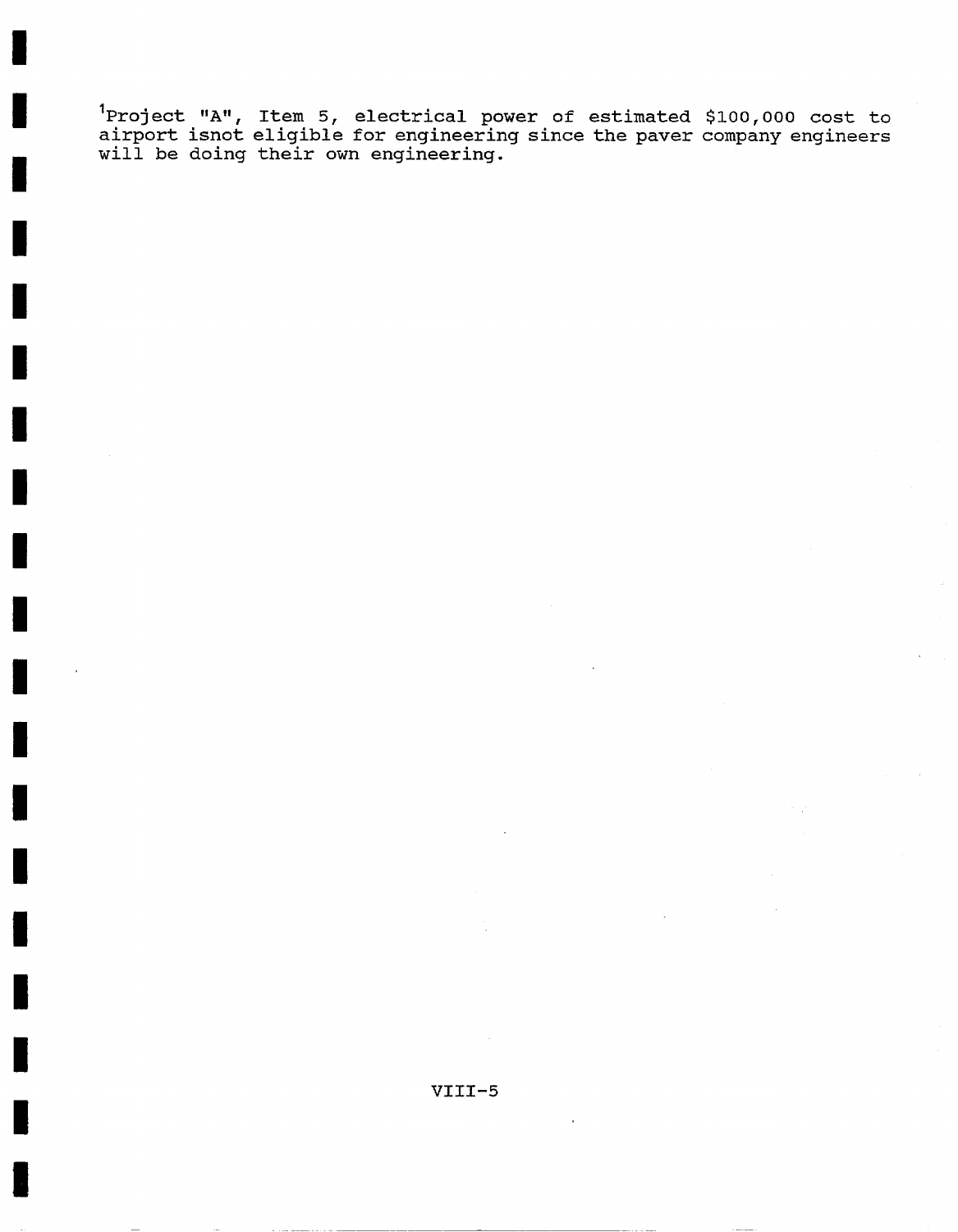## **chinle Airport, chinle, Arizona Navajo Nation Capital Improvements Program**

 $\mathbf{r}$ 

# **Phase II/1994-2005 (Lonq Ranqe)**

| Tribal<br>Administration<br>Share | <b>Federal</b><br>Share | Construction<br>Total |
|-----------------------------------|-------------------------|-----------------------|
|                                   |                         |                       |
| and connecting taxi-<br>\$31,648  | \$322,352               | \$354,000             |
|                                   |                         |                       |
| \$10,281                          | \$104,719               | \$115,000             |
|                                   |                         |                       |
| \$10,000                          |                         | \$10,000              |
| 5,587                             | 56,913                  | 62,500                |
|                                   |                         |                       |
|                                   |                         | 170,000<br>\$242,500  |
|                                   | 170,000<br>\$185,587    | \$56,913              |

VIII'6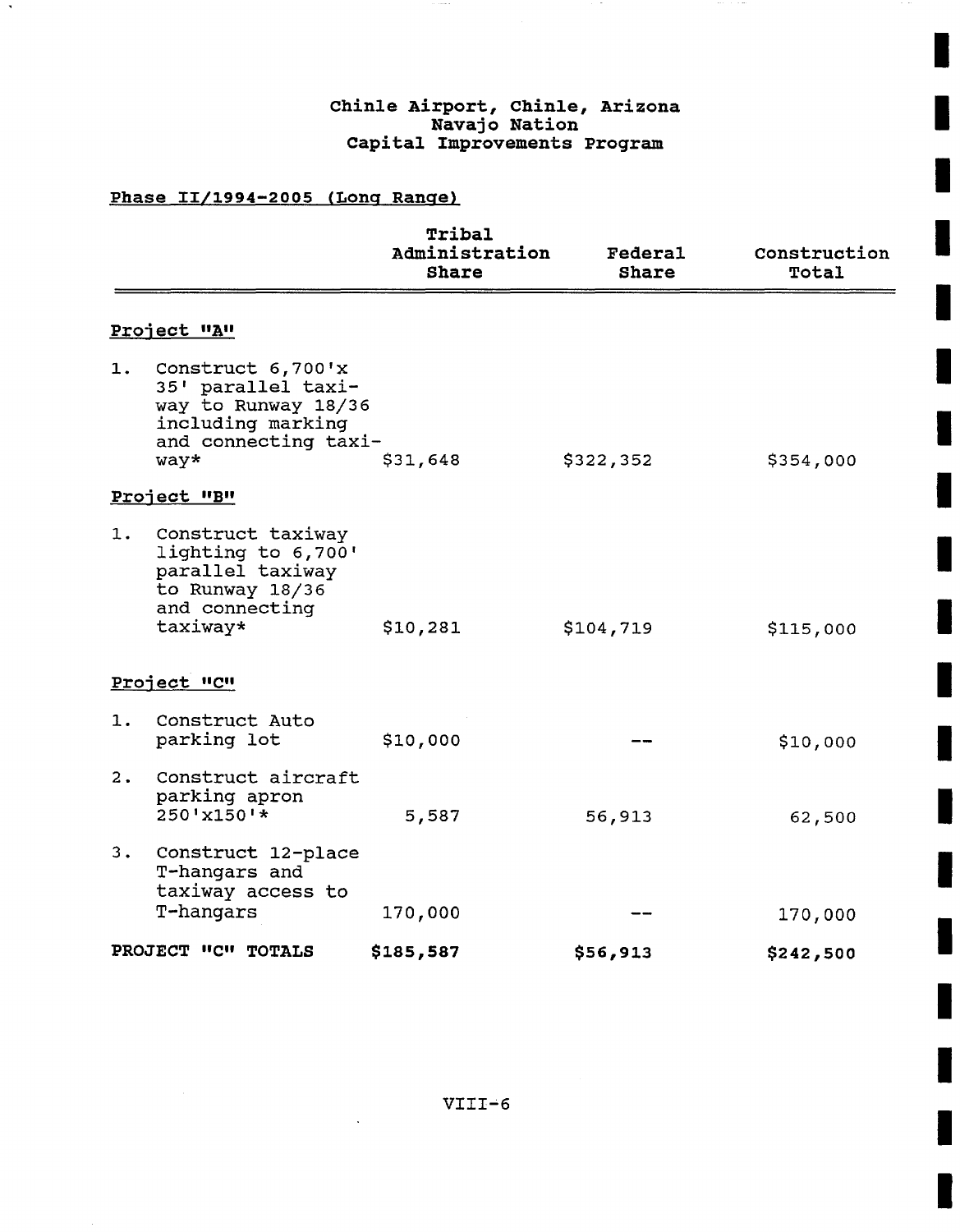|                          |                         | Tribal<br>Administration<br><b>Share</b> | Federal<br><b>Share</b> | Construction<br>Total |
|--------------------------|-------------------------|------------------------------------------|-------------------------|-----------------------|
| Project "D"              |                         |                                          |                         |                       |
| $\mathbf{1}$ .           | Construct FBO<br>hangar | \$72,000                                 |                         | \$72,000              |
| <b>SUBTOTALS</b>         | PHASE II PROJECT        | \$299,516                                | \$483,984               | \$783,500             |
| <b>ENGINEERING COSTS</b> |                         | 50,918                                   | 82,277                  | 133,195               |
| <b>TOTALS</b>            | PHASE II PROJECT        | \$350,434                                | \$566,261               | \$916,695             |

н

J

ı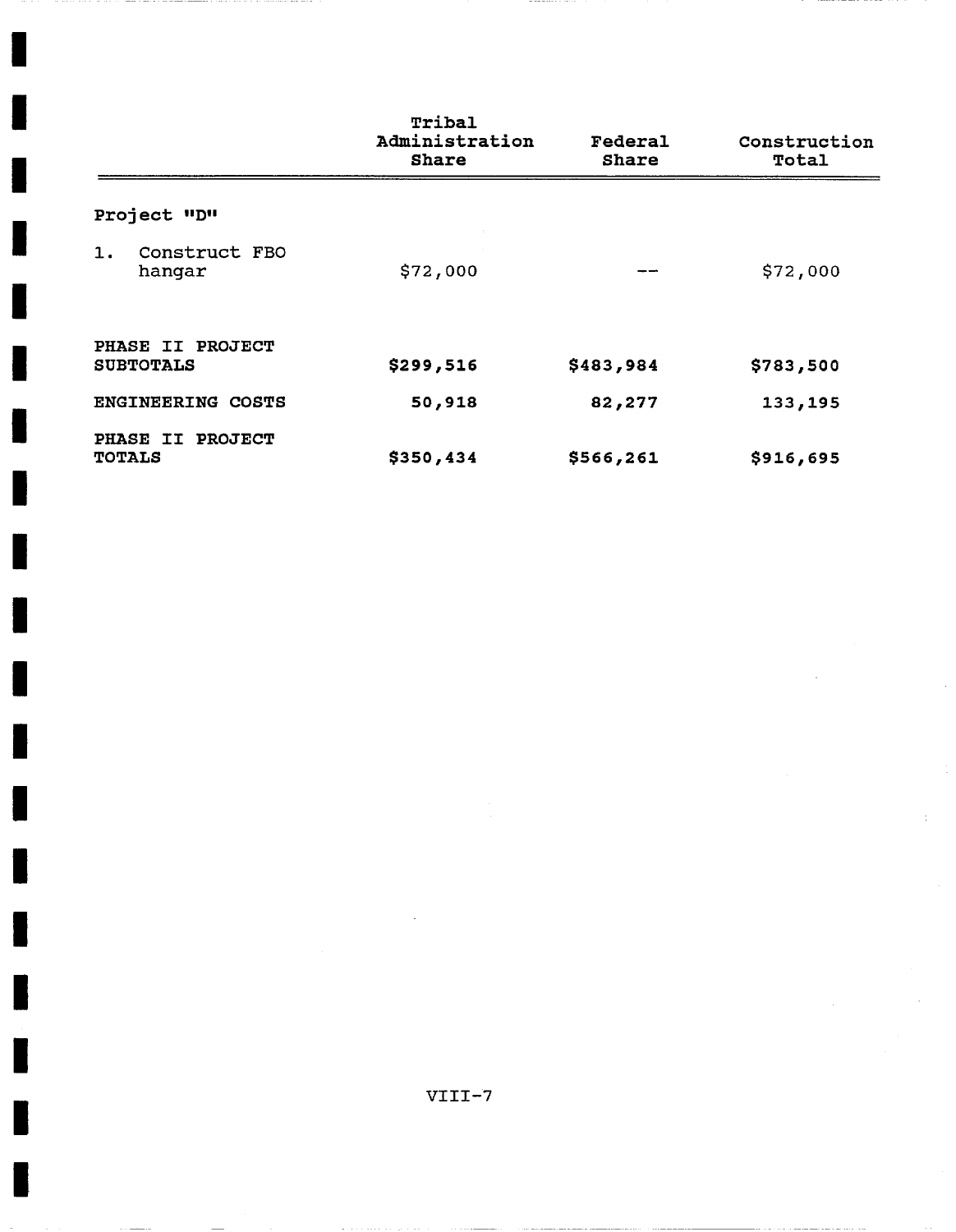# **SUMMARY OF CAPITAL IMPROVEMENT PROGRAM**

 $\bar{z}$ 

 $\ddot{\phantom{a}}$ 

| Year        | Project    | Description                                                               | Estimated<br>Cost |
|-------------|------------|---------------------------------------------------------------------------|-------------------|
| $1991 - 93$ | IA         | Access road, auto parking,<br>public use area, FBO hangar,<br>utilities   | \$265,000         |
| $1991 - 93$ | IB.        | Runway 18/36, turnarounds,<br>taxiway, parking apron                      | \$952,000         |
| $1991 - 93$ | <b>TC</b>  | MIRL, PAPI or PLASI, navaids,<br>electrical vault                         | \$244,000         |
| $1991 - 93$ | ID.        | Perimeter fencing and<br>security fence                                   | \$71,700          |
| $1991 - 93$ | TE.        | Rerouting of secondary roads                                              | \$88,000          |
| 1994-2005   | <b>IIA</b> | Parallel taxiway, connecting<br>taxiway, marking                          | \$354,000         |
| 1994-2005   | <b>IIB</b> | Taxiway lighting                                                          | \$115,000         |
| 1994-2005   | <b>IIC</b> | Auto parking lot, aircraft<br>parking apron, T-hangars,<br>taxiway access | \$242,500         |
| 1994-2005   | IID        | FBO hangar                                                                | \$72,000          |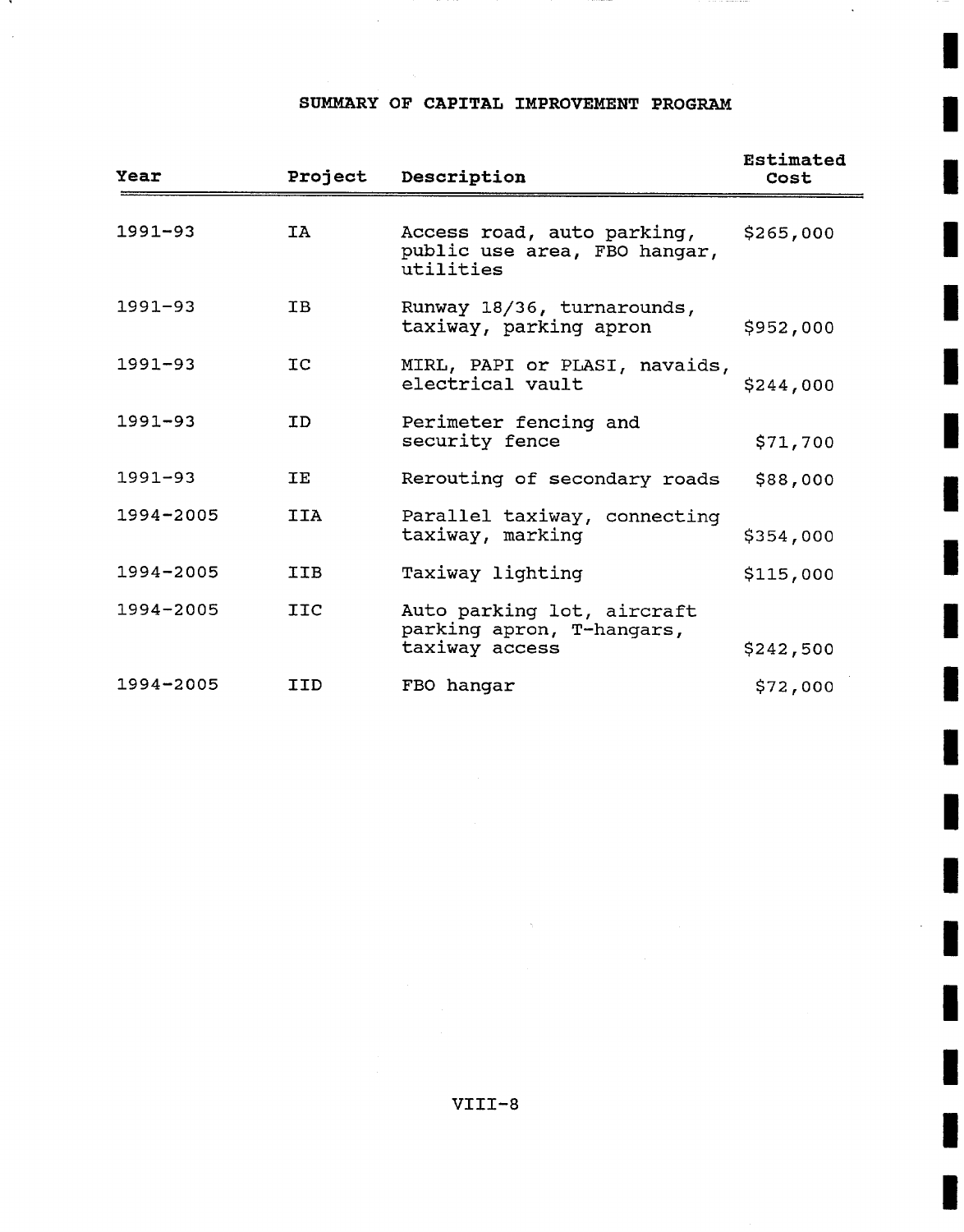## **Airport Financinq**

Airport Revenues. It may be assumed that the capital improvements actions proposed by this study will create potential sources of airport revenue, particularly through fuel sales and rental fees. This will result both from increases in based aircraft and operations and from expansion and improvement of the airside and landside facilities in the Chinle area. Increases in airport capacity and activity may also attract lessees for FBO-type businesses. The result of this increase in revenue, and the goal of the implementation strategies, should be the eventual operational self-sufficiency of the airport. It is obvious, however, that although the airport may be operationally selfsufficient, direct revenues will not be sufficient to fund the Capital Improvements Program presented for the planning period. In order to fund the proposed actions of the Master Plan, funding will need to be obtained from the other sources.

Certain items of development included in the program may be undertaken by private enterprise. These items include hangar construction, which may be developed on land leased to individuals by the owner, terminal expansion to accommodate possible commuter or tourist-oriented air service operations, and construction of FBO facilities (i.e., flight instruction, repair, charter). Negotiations may also be made with prospective private interests<br>to participate in the funding of airport improvements and to participate in the funding of airport improvements and maintenance as a part of the lease agrrements.

Additionally, user fees, in the form of rental of tie-downs and hangars, and commercial operator landing fees and lease agreements, could be imposed as a method of generating revenues to aid in the cost of operation and development of the airport. All revenues generated by airport activities should be utilitized for airport operation, improvement and maintenance.

Local Fundinq. While the possibility exists for local funding of limited improvements, the best sources of funding of the recommended improvements will be through government-sponsored programs. Arizona Revised Statutes (ARS) Section 28-106 allows distribution of monies appropriated to ADOT from the State Aviation Fund for planning, design, development, acquisition of interest in land, construction and improvement of publicly-owned and operated airport facilities in counties and incorporated cities and towns. According to the law a "publicly-owned and operated airport facility" means an airport and appurtenant facilities in which one or more agencies, departments or instrumentalities of this state or any city, town or county of this state holds an interest in the land upon which the airport is located which is clear of any reversionary interest, lien, easement, lease or other encumbrance which might preclude or interfere with the possession, use or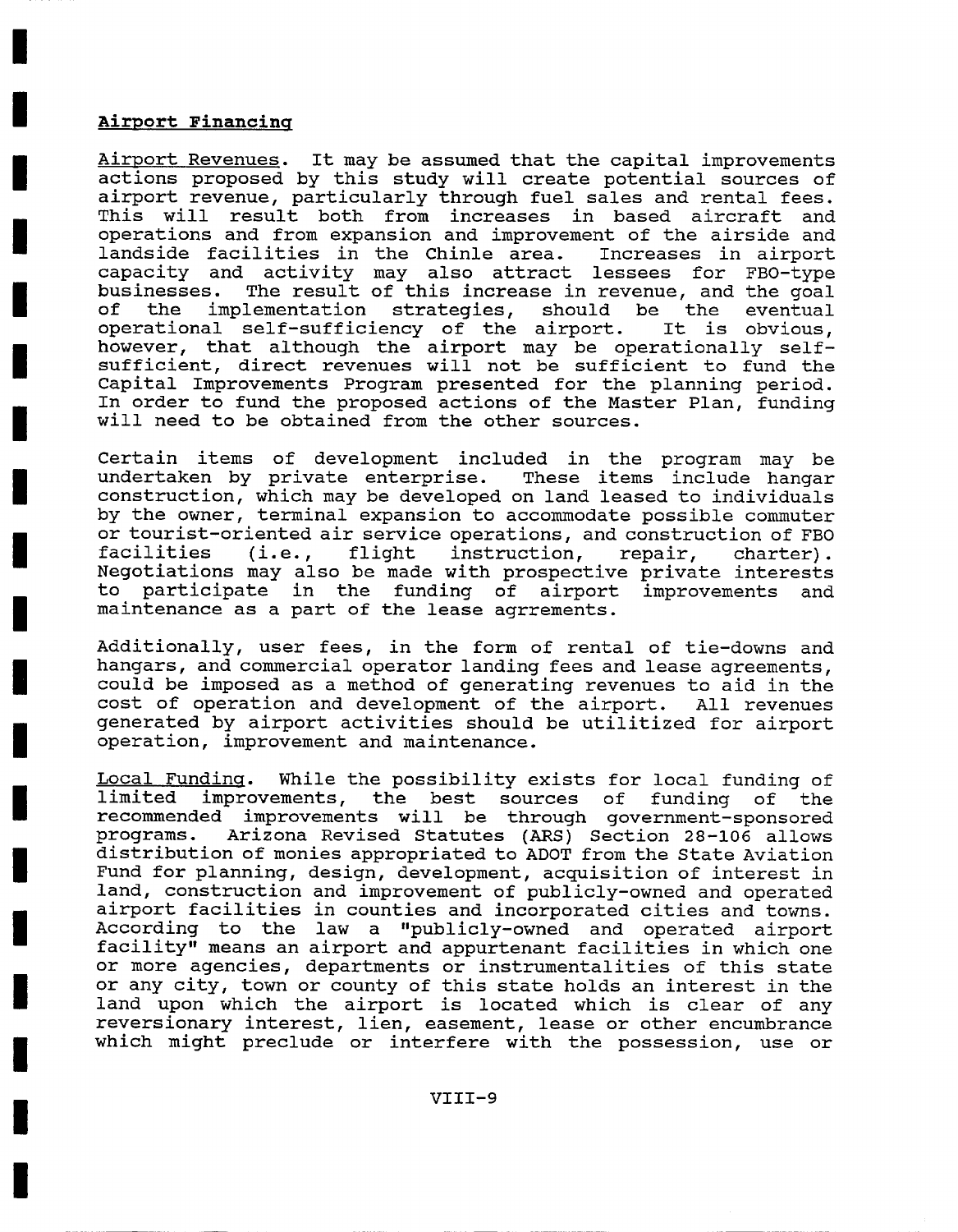control of the land for public airport purposes for a minimum period of 20 years.

A Native American tribe is not a political subdivision of the State of Arizona. It is not a public agency in that a tribe is a closed membership organization. One cannot become tribal members by application, residence or any other means. Various tribes have their own government and courts and the State of Arizona is excluded from asserting jurisdiction (refer to Attorney General's Opinion, dated October 20, 1975). Under the circumstances, the State cannot assure that after it invests in a Native American airport, the facility will remain open to the public and the airport will be operated and maintained at reasonably safe standards for a period not less than 20 years after the facility has been improved. Because of these reasons, state funds cannot be granted for designing, development or maintenance of Native American airports (Carter 1988). Therefore, the remaining sources are those of the Federal government.

Federal Funding. The Airport and Airway Trust Fund, which was established by the Airway Revenue Act of 1970, provides revenues which are used to fund AIP projects. This trust, which is administered by the FAA, guarantees a stable funding source which is derived from aviation-related user fees. Taxes and user fees are collected from the various segments of the aviation community and are placed in the trust. The taxes assessed include an eight percent tax on airline passenger tickets, a five percent tax on air freight, a three dollar international departure fee, a twelve cent and fourteen cent per gallon tax on aviation gasoline and jet fuels, respectively, and a five and ten cent per pound tax on aviation tires and tubes, respectively. The trust funds are distributed under appropriations set by Congress to airports within the United States which have certified eligibility.

The Airway Improvement Program was enacted in 1982 and was amended in 1987 by the Airport and Airway Safety and Capacity Expansion Act of 1987. It should be noted that all AIP funding is distributed<br>on a prioritized basis. The priorities are estabished at the The priorities are estabished at the regional level by the FAA, based on number, amount and relative merit of the applications for funding which are received.

The funding level for airports within the State of Arizona at the time of preparation of this study allows the Federal funding of up to 91.06 percent of these eligible items. However, in light of the recent legislative trend towards budget reduction on Federal programs, it should be anticipated that the current level of funding may be reduced within the planning period of this study. It is, therefore, appropriate for airport owners to consider the possibility of budgeting for an amount greater than the current matching level in order to expedite and insure the timely development of needed airport improvements.